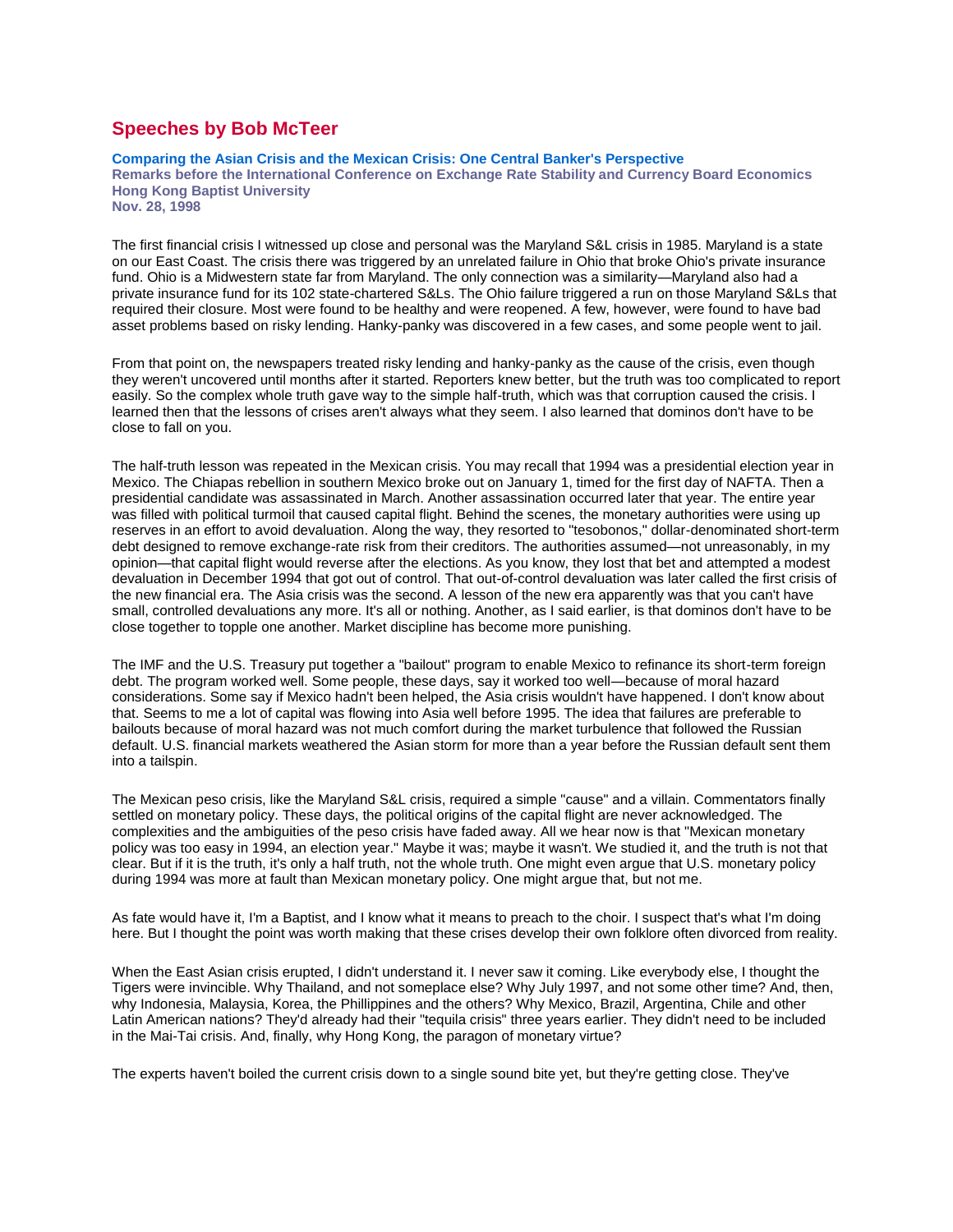rounded up the usual list of suspects:

A fragile banking system, with weak supervision, and too much government involvement in allocating credit and directing investment.

Too much reliance on bank lending and relationships, and not enough reliance on impersonal capital markets.

Too much favoritism, or "cronyism"—the inevitable result of government guidance.

Too much following the "Japanese" mercantilist model of state direction and production for export rather than home consumption, leading to excess capacity.

Too much short-term debt.

Too much foreign short-term debt.

Too much unhedged foreign short-term debt.

That last, because of too much faith in fixed exchange rates.

Too much reliance on fixed exchange rates is a personal favorite of mine. When I was in school, I pretty much bought into Milton Friedman's case for flexible exchange rates. I wrote my dissertation on the Canadian experience with flexible exchange rates in the 1950s. The proposition I specifically examined was that countries gain some economic insulation and policy independence through flexible exchange rates.

I started as a young economist at the Richmond Fed in August 1968, just in time for the prolonged breakdown of the Bretton Woods fixed-rate system. As a young economist, I got to write a lot of memos and make a lot of presentations on *this* exchange crisis or *that* crisis, or *this* devaluation or *that* revaluation, because the varied, changing and growing economies tied together with fixed exchange rates couldn't stay in sync. One country would need a policy zig, while another would need to zag—to put it in technical terms.

During this period—the late 1960s and early 1970s—I recall Milton Friedman saying that if we had flexible rates, we wouldn't have exchange-rate or balance-of-payments crises. Sure enough, when the United States closed the gold window and floated in 1971, I didn't get to write many more memos or make speeches on that subject. Later on, if the float got dirty for one reason or another, a memo was called for, but for the United States, floating has worked pretty well. And in recent years, it's been pretty clean. I believe the intervention in support of the yen last June was the first U.S. intervention in over two years.

Of course, my preference for flexible exchange rates puts me in an awkward position in Hong Kong, where rates are not only fixed but "really" fixed—through a currency board arrangement. It turns out, however, that currency boards are also okay with Professor Friedman. And if they're okay with him, they're okay with me.

I had the honor of visiting Professor Friedman last year, and I asked him if he was still a strong advocate of flexible exchange rates. He answered, essentially, that his position had been misunderstood. He thought flexible rates worked well, and really fixed rates (i.e., currency boards) would also work well; it's everything in between that doesn't work. In other words, fixed rates with less than total credibility don't work. He reviewed his position on exchange rates in a recent issue of *Fortune* magazine.

Even before I got the master's blessing, however, I had made my peace with currency boards, based on what we in Texas call, "extenuatin' circumstances." Circumstances having to do with country size, the relative size of the traded and nontraded sectors, size of trading partners, and, especially, with history. For example, Argentina's history of hyperinflation—as recently as the late 1980s—makes it especially imperative that they not fall off the currency-board wagon. Anything less would be like the proverbial "one more drink" for an alcoholic.

That may be almost as true of other countries that went into the current crisis with fixed exchange rates. The recent experience in Mexico and Asia suggests that a fixed rate under pressure is not easy to deal with. It's a bit like riding a tiger, if you'll pardon the expression. How do you dismount? The transition from one fixed rate to another, or to floating, is likely to be nasty.

I believe this is relevant to the current situation in Latin America. Latin American countries with fixed rates have been under great pressure. Their stock markets have taken large hits, and so have their economies as they have raised interest rates drastically to bribe capital to remain. Brazil, the China of Latin America, is especially vulnerable and is in the unusual position of being the widely predicted—almost advertised—scene of the next accident.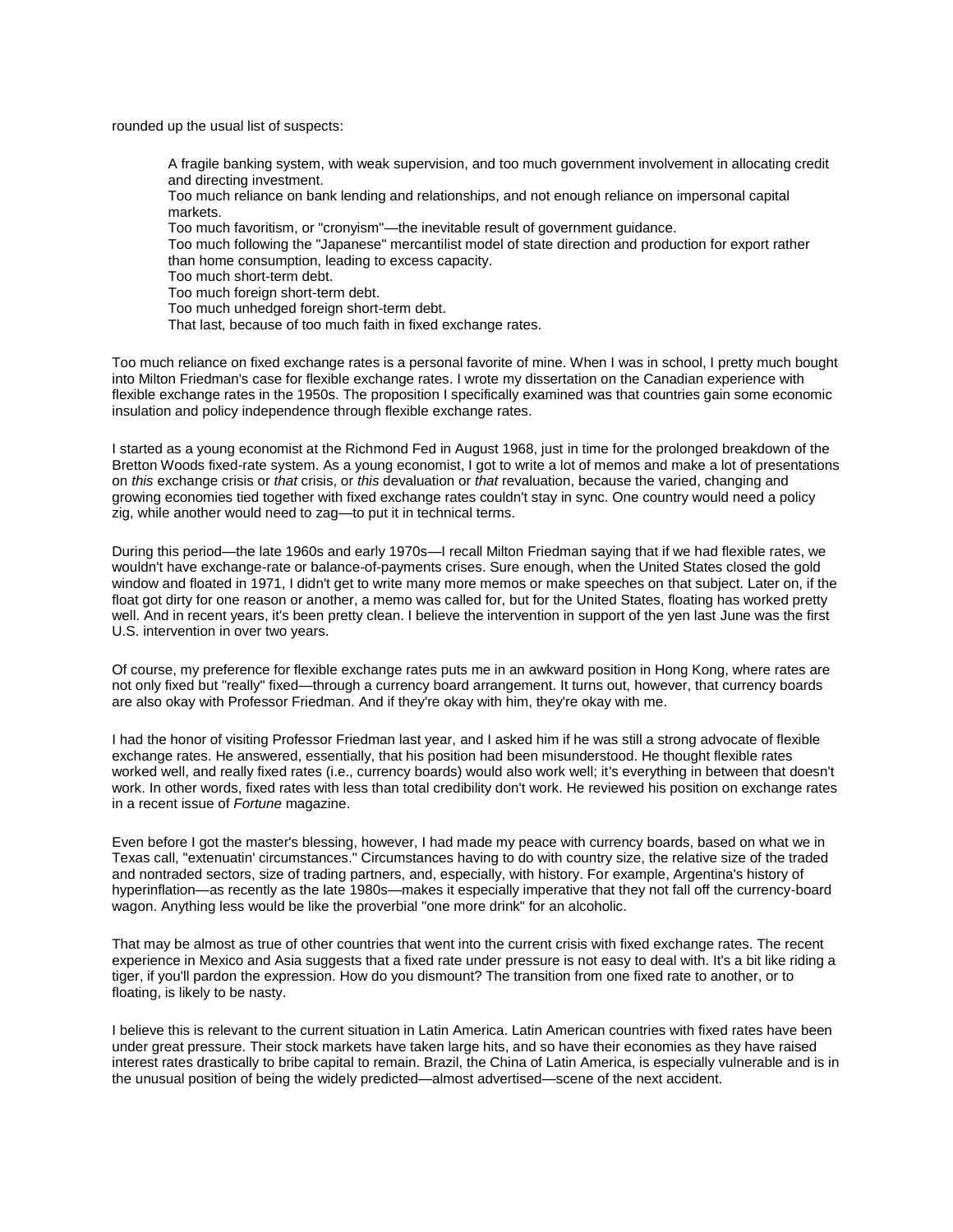Mexico has also been under stress, and its peso has depreciated further during the Asian crisis, from about 7-1/2 to 10 to the U.S. dollar. That's a pretty big hit but not as big as falling off a peg would likely have been. However, a gradual 25 percent to 30 percent depreciation in the current environment is more likely than a 25 percent to 30 percent devaluation. Countries already on a fixed exchange rate when a crisis starts are like a firm in price theory with a kinked demand curve. All alternatives are worse than the status quo.

I said earlier that I didn't see the Asian crisis coming. For that matter, I didn't see the Mexican crisis coming either. In both cases, economic performance appeared good and macro policies seemed sound. In both cases, however, a lot of what we call Monday morning quarterbacking took place. Foresight was lacking, but hindsight was 20/20.

In the case of Asia, however, there was at least one exception. Populist author William Greider, in his book *One World, Ready or Not*, called attention to the overcapacity problem inherent in so many countries competing for capital with low wages and trying to jump-start growth by producing primarily for export. His main concern, however, was the implications for the wages of U.S. workers. Greider also called attention to the U.S. role in the world economy as the consumer of last resort. I like to do my part—by consuming all I can—but there may be a limit to our capacity in that regard. How many countries can run export surpluses simultaneously? If they all devalue or depreciate against the dollar, how do we pay for our consumption? Because of the dollar's role as a reserve currency, potential limits to our ability to pay for trade and current account deficits by borrowing have not received much attention in recent years. But it is conceivable that one day markets might react and surprise everyone with the obvious once again.

Mexico's recovery may have some lessons. Remember that pressure on the Mexican peso built up over about a year, and when the devaluation came it was severe, about 50 percent as I recall. Inflation, which had been brought down to about 7 percent over several years, took off again. And the economy went into a sharp recession. But the devaluation did sow the seeds of the correction. The recession was steep, but the decline lasted only two quarters. Growth resumed in the third quarter, although it took several quarters to reach pre-crisis levels. Obviously, it was an exportled recovery; so the benefits of the devaluation and recovery didn't go to those hardest hit by the inflation and resulting recession. Far more people were hurt by the crisis than were subsequently helped by the rebound, with strains on the social fabric.

As you know, the Mexican crisis hit the fragile Mexican banking system hard. The banks had been privatized only a few years earlier. High prices had been paid for them, and the new owners' efforts to recoup their investment probably didn't lead to the most conservative banking practices. Banking supervision was not up to the task as well. The government—or an agency of the government—"bailed out" many of the banks with newly issued debt.

The export-led recovery was more rapid than most expected, but the fundamentals have still not returned to previous levels. Inflation is still above pre-crisis levels, unemployment is still a problem, and the banking system is still weak and fragile. The Asian crisis has put much new pressure on Mexico. Its stock market declined and interest rates have been pushed way up, putting additional strain on the fragile banking system. The peso, which had appeared to stabilize at around 7-1/2 to the dollar, has declined further to about 10 per dollar—still a more modest decline than a devaluation from a new peg would have been, in my opinion.

One footnote here of possible relevance: the crisis in Mexico occurred during a period of domination of one political party, which probably made the government more effective in dealing with it. Political changes since then—resulting largely from the crisis itself—have caused much second guessing about the way the crisis was handled. In particular, the resolution of the banking crisis, which had been considered a model for others to follow—and may be—has become a contentious political issue four years later.

The Mexican experience since its crisis is probably more relevant to the Asian countries that devalued their currencies, since the devaluation itself provides impetus for output recovery. On the other hand, the devaluation also adds an inflation element not present in countries whose financial markets were damaged but who have been able to avoid devaluation. Devaluation makes output recovery easier but inflation recovery harder. Holding the line on the exchange rate avoids the inflation problem, but makes output recovery harder.

I'll confess that I'm not very familiar with the details of the Hong Kong situation. But I'm reminded of a visit I made to Argentina in 1996, about a year and a half after the Mexican crisis had spread in Latin America in what we called the "tequila effect." Argentina's currency board had held, but at a significant cost in terms of its banking system and very high unemployment rates without any policy tool to deal with it. Even today, its unemployment rate remains very high, even though inflation is near zero and the Argentine peso is as strong as, or stronger than, the dollar. I know that is not encouraging. But even so, as I indicated earlier, Argentina's recent inflation history gives it little choice. Asian